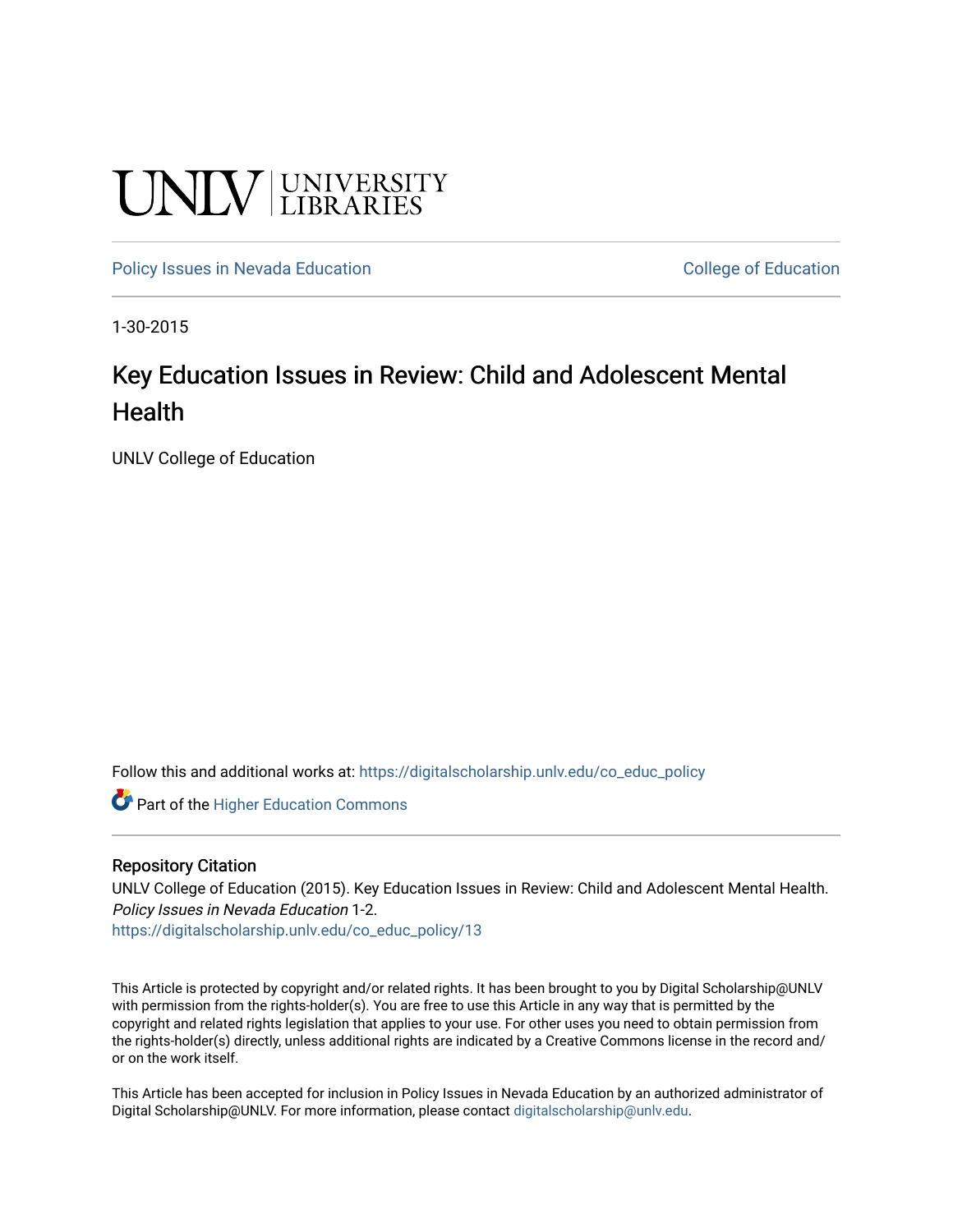# **Key Education Issues in Review: Child and Adolescent Mental Health**

#### **Introduction**

In recent years, child and adolescent mental health issues have become a significant healthcare concern across the U.S. and in Nevada. As many as 1 in 5 children and adolescents experience a diagnosable mental health disorder each year; however, fewer than half of them receive mental health treatment. Nevada has one of the highest rates of major depression and suicide in the nation and ranks  $36<sup>th</sup>$  in the nation on per capita mental health care state funding.

#### **Nevada's Facts and Statistics**

- Between 2008 and 2012, approximately 8% of all Nevada youth experienced a major depressive episode and of those only 31% received treatment.
- The Clark County Children's Mental Health Consortium has found that nearly 20% of elementary students in the Clark County School District (CCSD) needed mental health services, but only 30% of these students were getting the help they needed.
- A study in 2009 found that 30% of high school students in CCSD reported experiencing symptoms of depression.
- In the 2012-2013 school year, CCSD reported implementing 778 suicide intervention protocols.
- Nevada is ranked within the top five states for suicide rates.
- Nevada's children with mental health issues are less likely to receive treatment when compared to children in peer states.

#### **U.S. Facts and Statistics**

- Depressive disorders affect up to 11% of children and adolescents, and major depressive disorder is the main cause of disability among adolescents and young adults in the U.S.
- Anxiety disorders affect between 8-12% of children and adolescents in any given year.
- Only about 20% of children and adolescents with mental health problems receive treatment.
- Adolescents with untreated mental health issues have a school dropout rate of 50%.

#### **Nevada's Recent Actions to Date**

- In the years between 2009 and 2011, Nevada reduced its mental health care budget by more than 28%, ranking at  $5<sup>th</sup>$  in the nation for the highest cuts to mental health care.
- The Nevada Division of Child and Family Services (DCFS) oversees state-funded child and adolescent mental health services, including both inpatient and outpatient treatment.
- The *Wraparound in Nevada* (WIN) program is designed to coordinate mental health services and to help parents and other caregivers access mental health treatment for children.
- During 2013, the Nevada Legislature and Governor Sandoval approved a pilot program in the Washoe County School District and the Clark County School District to screen students for mental health problems.